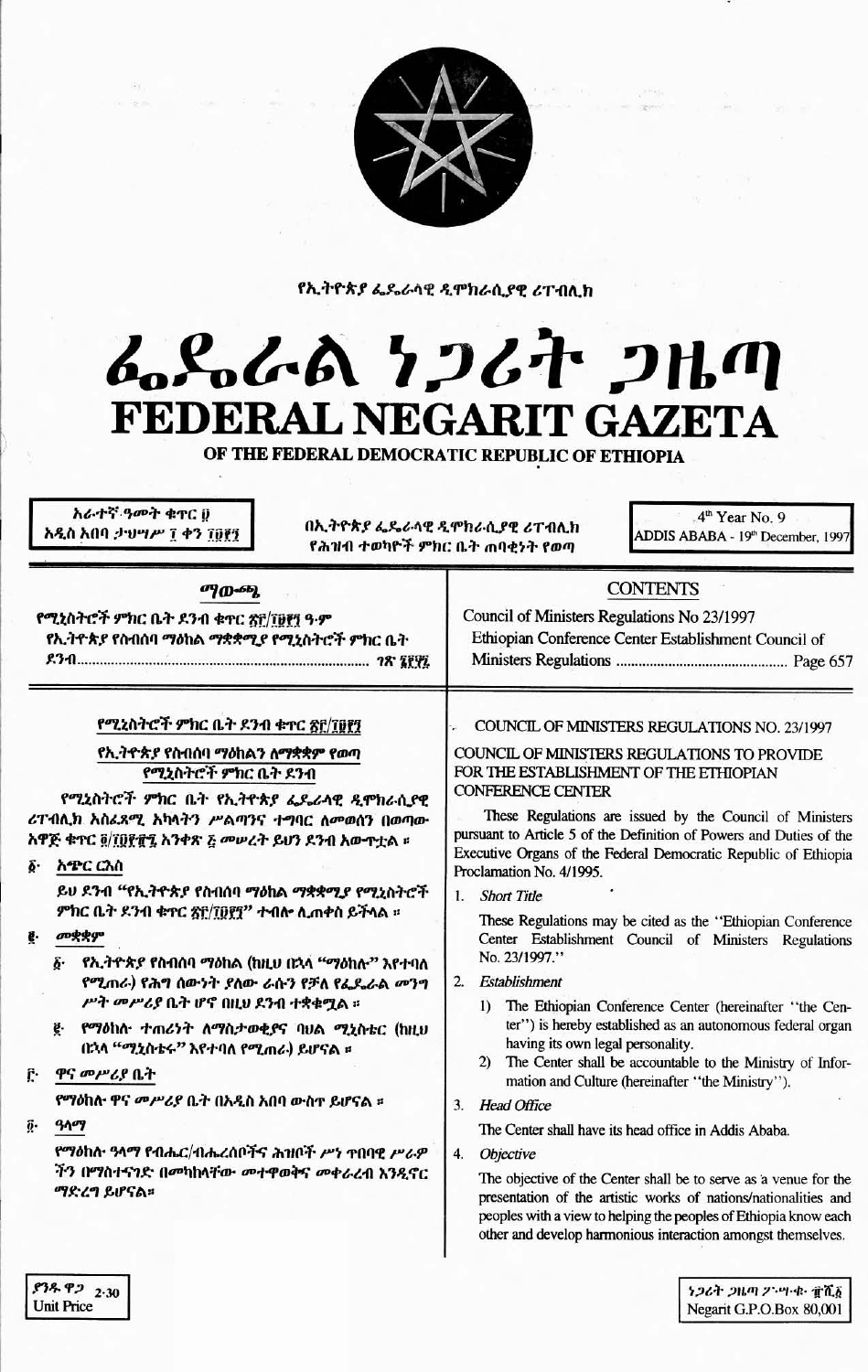# ገጽ ፯፻፶፰ – ፌዴራራል ነጋሪት ጋዜጣ ቁጥር ፱ ታህሣሥ ፲ ቀን ፲፱፻፺ ዓ-ም-

Federal Negarit Gazeta No. 9 19th December 1997—Page 658

## ሥልጣንና ተግባር  $\ddot{c}$

ማዕከሉ የሚከተሉት ሥልጣንና ተግባሮች ይኖሩታል፤

- ፩· ሕብረተሰቡን ሊያስተምሩና ሊያዝናኑ የሚችሉ ባሕላዊና ዘመናዊ የሥነ ጥበብ ሥራዎች ማቅረቢያ መድረክ በመሆን ማገልገል:
- g. ልዩ ልዩ አካላት በተለይም የሕዝብ ተወካዮችና የፌዴሬሽን ምክር ቤቶች ለአባሎቻቸውና ለሌሎችም ተሳታፊዎች የሚያ ዘጋጁዋቸውን ስብሰባዎች፡ ሴሚናሮችና ወርክሾፖች ማስተ  $92:5$
- i የሕገ መንግሥቱን ዕንሰ ሀሳቦች በልዩ ልዩ መንገዶች ለሕዝብ ማስተማሪያ መድረክ በመሆን ማገልገል፡
- ዓላማውን ለማሳካት የሚረዱ ሌሎች ለሕዝብ የሚቀርቡ  $\vec{0}$ . ዝግጅቶችን ማስተናገድ።

#### የማዕከሉ አመራር ī.

 $\omega$ bha-

- ፩• አንድ ዋና ሥራ አስኪያጅ፡ እና
- **፪· አስፈላጊው ሥራተኞች** 
	- ይኖሩታል።
- የዋናው ሥራ አስኪያጅ ሥልጣንና ተግባር
	- δ· ዋናው ሥራ አስኪያጅ የማዕከሉ ዋና ሥራ አስፈጻሚ ሆኖ ሚኒስቴሩ በሚሥጠው አጠቃላይ መመሪያ መሠረት የማዕከ ሉን ሥራዎች ይመራል፡ ያስተዳድራል።
	- በዚህ አንቀጽ ንዑስ አንቀጽ (፩) የተመለከተው አጠቃላይ ë. አነ*ጋገር* እንደተጠበቀ ሆኖ ዋናው ሥራ አስኪያጅ፣
		- υ) በዚህ ደንብ አንቀጽ ፭ የተመለከቱትን የማዕከሉን ሥልጣንና ተግባሮች ሥራ ላይ ያውላል፡
		- የማዕከሉን ዓመታዊ በጀትና የሥራ ፕሮግራም አዘጋ ለ) ጅቶ ለሚኒስቴሩ ያቀርባል፡ ሲፈቀድም በሥራ ላይ  $\rho \omega \cdot \Delta \wedge$
		- የፌዶራል ሲቪል ሰርቪስ ሕግን መሠረታዊ ዓላማዎች  $\mathbf{d}$ ተከትሎ ሚኒስቴሩ በሚያፀድቀው መመሪያ መሠረት የማዕከሉን ሥራተኞች ይቀተራል፡ ያስተዳድራል፡
		- መ) ለማዕከሉ በተፈቀደለት በጀትና የሥራ ፕሮግራም መሠረት ገንዘብ ወጭ የደርጋል፤
		- ω) ከሦስተኛ ወገኖች ጋር በሚደረጉ ግንኙነቶች ሁስ *ማስ*ከሉን ይወክላል፡
		- ረ) የማዕከሉን የሥራ እንቅስቃሴና የሂሣብ ሪፖርት አዘጋ ጅቶ ለሚኒስቴሩ ያቀርባል።
	- ዋናው ሥራ አስኪያጅ ለማዕከሉ ሥራ ቅልዋፍና ባስፌስን Ë۰ መጠን ከሥልጣንና ተግባሩ በከፊል ለማዕከሉ ሴሎች ኃላፊዎ ችና ሥራተኞች በውክልና ሊያስተላልፍ ይችላል። ሆኖም እርሱ በማይኖር ጊዜ ተክቶ እንዲሥራ የሚወከለው ሰው ከ፴ ቀናት ለበለጠ ጊዜ የሚሥራ ከሆነ ውክልናው በቅድሚያ ለሚኒስቴሩ ቀርቦ መፈቀድ አለበት።

ድ- በ<u>ጀ</u>ተ

- የማዕከለ• በጀት ከሚከተሉት ምንጮች የሚውጣጣ ይሆናል፣  $\vec{b}$ . ማዕከሉ ከሚሥጠው ማናቸውም አገልግሎት ከሚያገኘው
- $20.5$
- ከፌዴራሉ መንግሥት ከሚሰዋ ድንማ፡ እና  $\vec{e}$ .
- በእርዳታ ከሚገኝ ነቢ። f٠.
- ስለሂሣብ መዛግብት ij٠
	- ማዕከሉ የተሟሉና ትክክለኛ የሆኑ የሂሣብ መዛግብት ይይ  $\vec{b}$ .  $H\triangle$ :

### **Powers and Duties** 5.

The Center shall have the powers and duties to:

- 1) serve as a venue whereby modern and traditional works of art, which have educational and recreational value, are presented to the public;
- serve as a center for conferences, seminars and work- $2)$ shops organized by various entities especially those organized by the House of the Peoples' Representatives and the House of the Federation for their members and other participants;
- 3) serve as a venue for the presentation of vairous public educational programs on concepts embodied in the constitution;
- 4) serve as a venue for other public programs which are conducive to the attainment of its objective.
- Management of the Center 6.
	- The Center shall have:
	- 1) a General Manager; and
	- 2) the necessary staff.
- 7. Powers and Duties of the General Manager
	- The General Manager shall be the chief executive officer  $1)$ of the Center and shall, subject to the general directives of the Ministry, direct and administer the activities of the Center.
	- 2) Without limiting the generality stated under Sub-Article (1) of this Article, the General Manager shall:
		- (a) exercise the powers and duties of the Center specified under Article 5 hereof;
		- (b) prepare and submit to the Ministry the annual budget and work program of the Center, and implement same upon approval;
		- (c) employ and administer the employees of the center in accordance with directives to be issued by the Ministry following the basic principles of the federal civil service laws;
		- (d) effect expenditure in accordance with the approved budget and work program of the Center;
		- (e) represent the Center in all its dealings with third parties;
		- prepare and submit to the Ministry the activity and  $(f)$ financial reports of the Center.
	- 3) The General Manager may, to the extent necessary for the efficient performance of the activities of the center, delegate part of his powers and duties to other officials and employees of the Center; provided, however, that in the case of an official who acts on his behalf for more than thirty days, prior approval by the Ministry shall be required.
- 8. Budget

The budget of the Center shall be drawn from the following sources:

- 1) income from any service rendered by the Center;
- subsidy granted by the Federal Government;  $2)$
- donations.  $3)$
- 9. Books of Accounts
	- 1) The Center shall keep complete and accurate books of accounts.